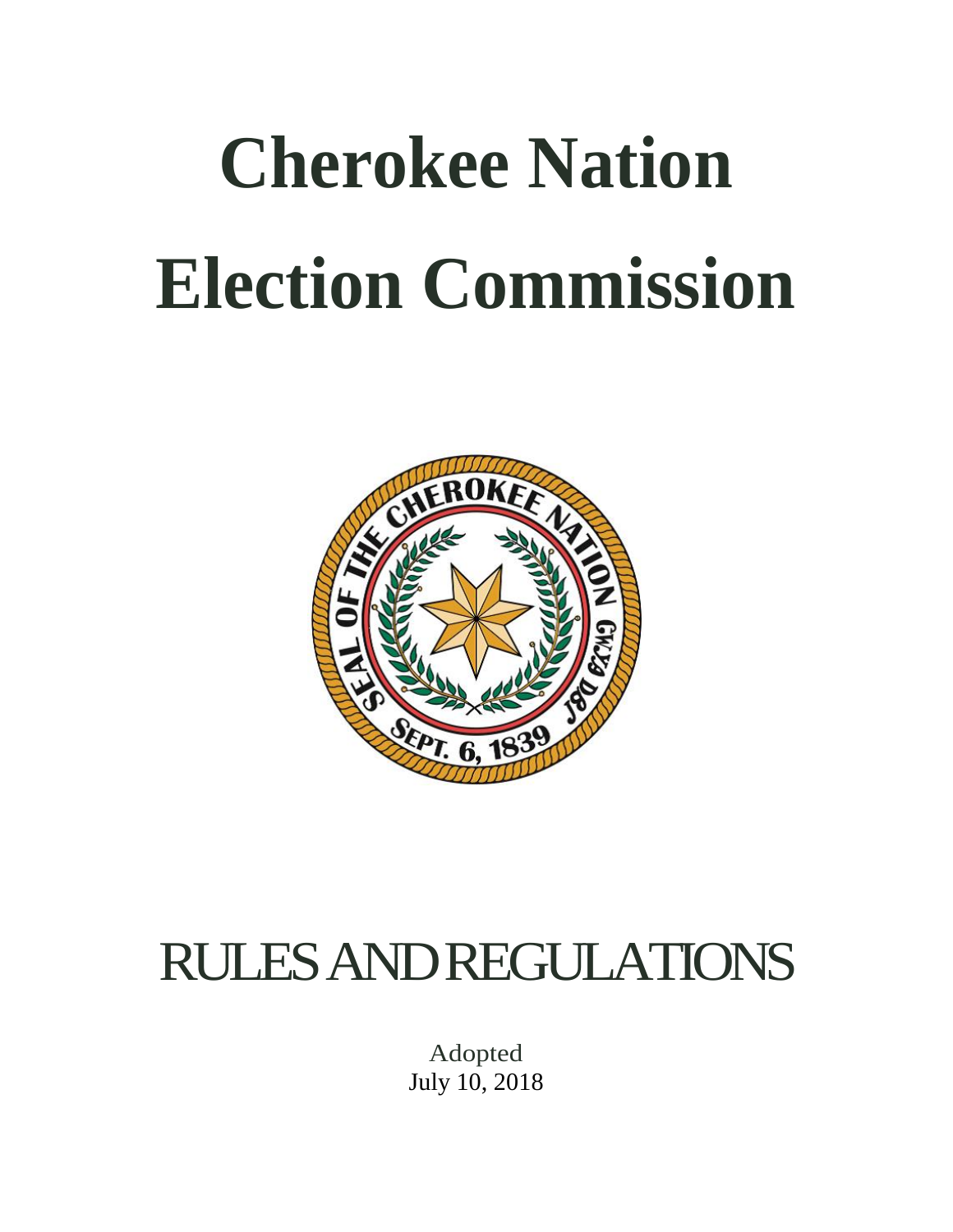#### Chapter 1: General Provisions

#### §1.01 Purpose of Regulations.

The following Rules and Regulations ("Regulations") are adopted by the Cherokee Nation Election Commission ("Commission") pursuant to Title 26 CNCA §1 et seq. and Cherokee Nation Legislative Act 12-16.

#### §1.02 Scope of the Regulations.

These Rules and Regulations apply to all Cherokee Nation elections.

#### §1.03 Definitions.

*(Reserved)*

#### §1.04 Effective Date.

The Regulations shall be effective immediately upon adoption by the Commission. The Commission shall commence implementing these Regulations as soon as practicable after their adoption.

#### §1.05 Rule of Interpretation.

These Regulations shall be interpreted and applied in a manner consistent with Legislative Act 12-16 and pursuant to the Constitution of the Cherokee Nation.

#### §1.06 Computation of Time.

Whenever these Regulations or any order or notice of the Commission requires that an act be performed and/or commenced within a designated period of time and the last day of such designated period falls on a Saturday, Sunday, federal or Cherokee Nation holiday, then the period of time shall be extended to the next day following the last day of the period which is not a Saturday, Sunday, federal or Cherokee Nation holiday. In computing time, all days shall be counted, including intervening weekend days and holidays, except that the date upon which the decision, order or notice was issued shall not be included in the computation. Where under these Regulations or any notice or order of the Commission a time period commenced running upon the receipt of a decision, notice or order, the period shall commence running on the next day following such receipt.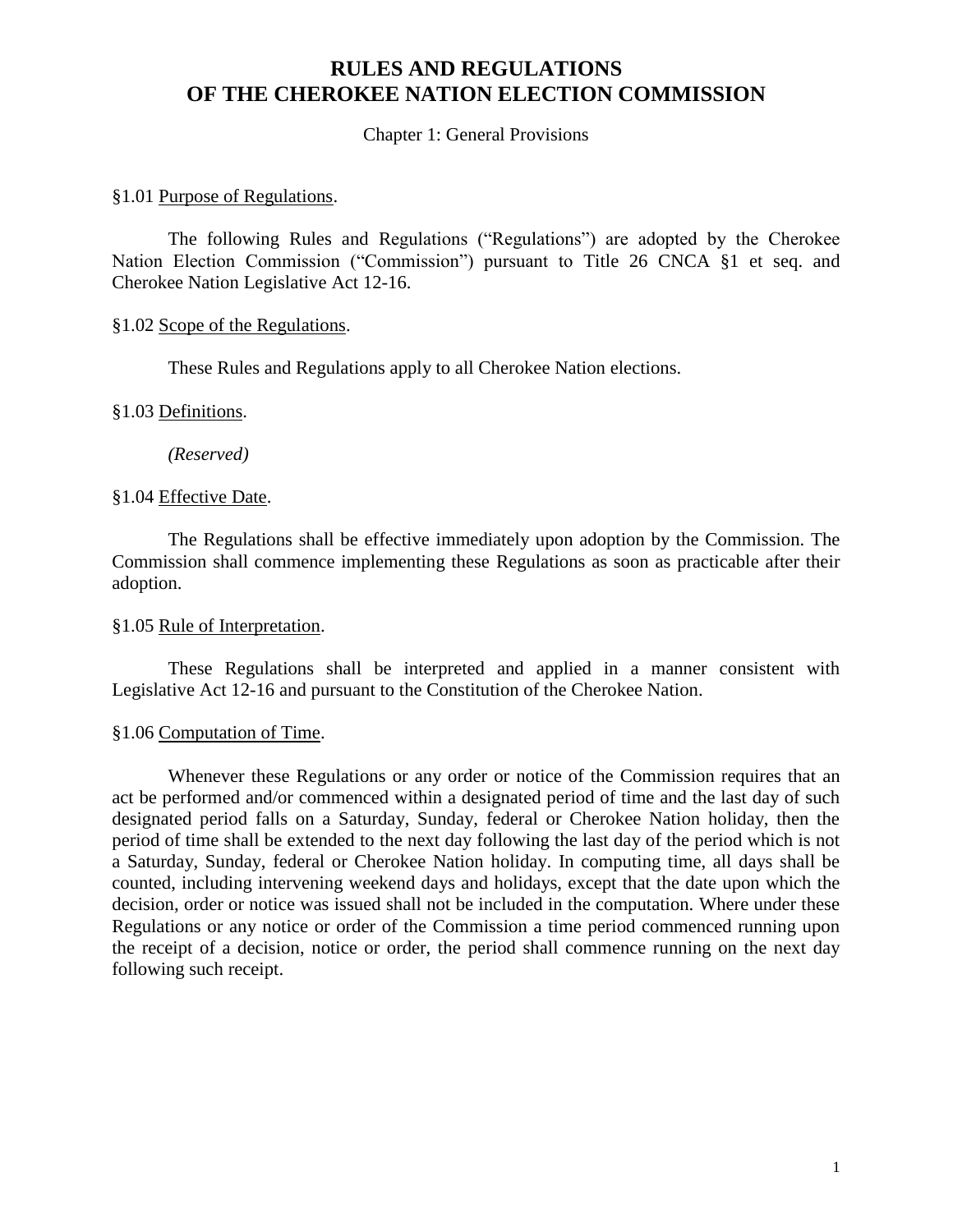#### §1.07. Service of Documents.

- A. Service of any notices, orders, decisions or other documents pursuant to these Regulations may be effected by personal delivery, First Class Mail, or Email unless these Regulations or the Commission specifically require some other manner of service. Where under these Regulations or order of the Commission a document must be served by certified mail, service shall be complete when the addressee signs the receipt, refuses to accept service of the document or the document, in a properly addressed envelope, is returned unclaimed. In the case of the notice to a candidate of disqualification proceedings brought pursuant to §§36, 37, 38, 45, and 46 of the Election Law, if the manner of service used is certified mail the envelope shall be deemed "properly addressed" if mailed to the address stated in the candidate's Declaration of Candidacy form, unless the candidate has subsequently notified the Commission in writing of a new address.
- B. Where under these Regulations or order of the Commission service may be affected by personal delivery, service shall be complete upon such delivery to the person, their attorney of record, delivery to the residence of such person and leaving with a member of the household over the age of 14 years, or when the person refuses to accept service of the document in question.
- C. Where under these Regulations or orders of the Commission service may be affected by First Class mail, service shall be complete upon deposition of the document in the U.S. mail in a sufficiently stamped envelope bearing the last known address of the person to be served.

#### CHAPTER 2: Substantive Provision

#### §2.01 Registration to Vote.

- A. Each voter registration will be effective upon verification of the information furnished in a properly completed Application for Voter Registration form. The last date to register will be the last business day in March, at midnight CST, of the year of the election or referenda. The Application for Voter Registration form must be in the office on or before said date in March in order to be eligible to vote in the current election year.
- B. Persons who reside outside the jurisdictional boundaries of Cherokee Nation who are under the age of twenty-five (25) and have not previously registered to vote may make a choice to register in the district of your choice at the time of your first registration. Persons who reside outside of the jurisdictional boundaries of Cherokee Nation who are over the age of twenty-five (25) and have not previously registered to vote may only register to vote at-large. The Application for Voter Registration must be in the office on or before the last business day in March, at midnight CST, in order to effect a change in the voting district for the current election year.
- C. An Application for Voter Registration form may be filled out at the precinct by an Original Enrollee with proof that he/she is an original enrollee and that his/her place of residence was within that district as of the first business day in March. After verification is made by telephone regarding Tribal Membership the Original Enrollee shall be allowed to cast a ballot at the precinct. If such proof cannot be shown the Challenged Ballot procedure will be followed.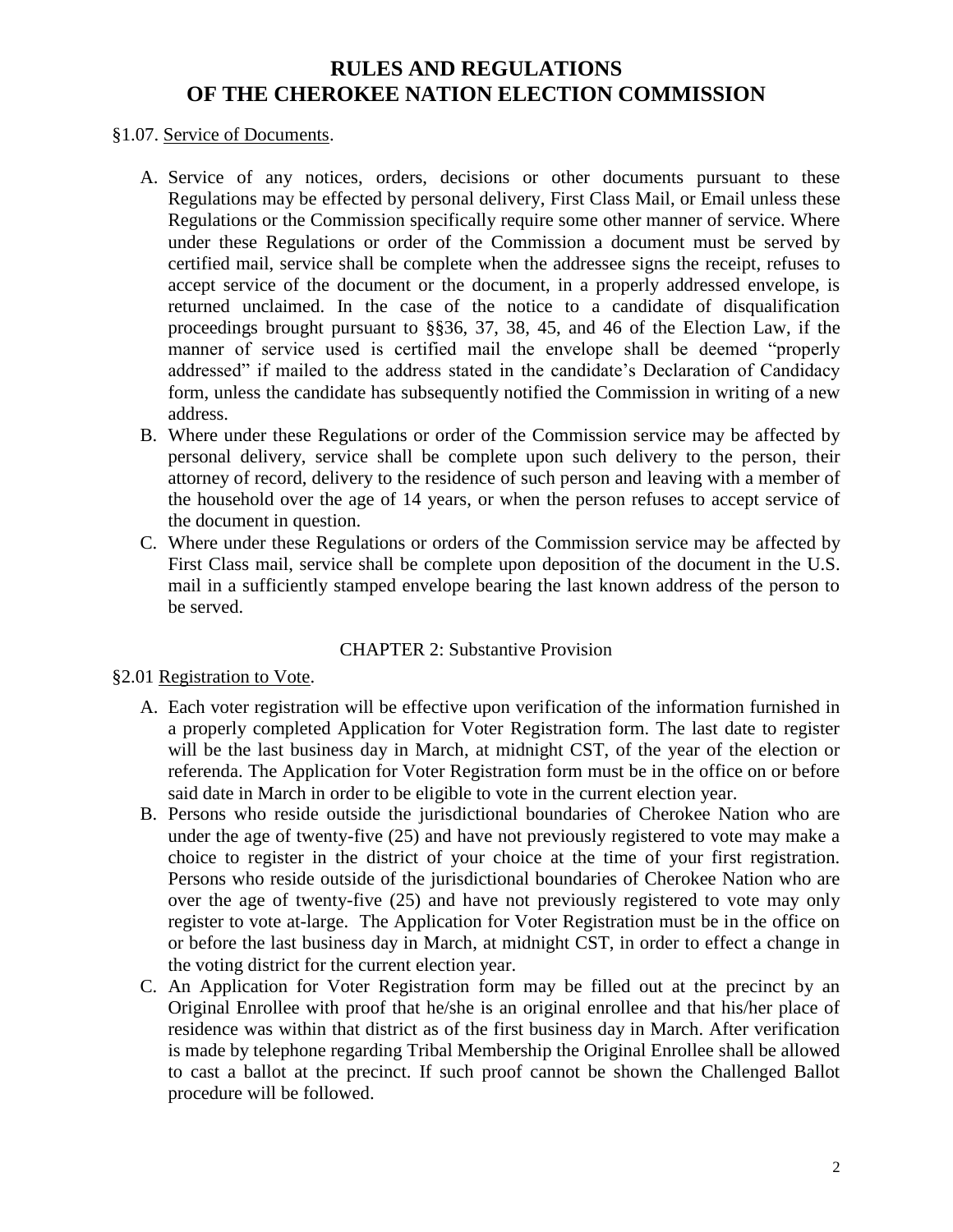- D. Anyone may copy and distribute the most current Application for Voter Registration provided by the Election Commission Office. Provided, however, the Commission encourages all members who are registering to vote to return their own registration forms personally or by mail.
- E. Provided that if the Cherokee Nation citizenship Number is not provided with Voter Registration Application and there is sufficient information on the Voter Registration Application to identify the person as a citizen of the Cherokee Nation, the application will be processed. All applications without sufficient information to clearly identify the applicant as a citizen of the Cherokee Nation may be returned for additional information.

§2.02 Instruction and Training for Precinct Officials and Watchers.

- A. The Commission and staff shall prepare and issue a manual for precinct officials to be approved by the Commission. All precinct officials must adhere to the manual distributed at the precinct worker training. The manual may be amended and/or supplemented from time to time at the discretion of the Commission.
- B. The Commission and staff, in conjunction with Election Commission Director, shall provide training sessions for precinct officials for the proper use and conducting of an election using electronic voting devices. Training sessions will be mandatory.
- C. The Commission and staff shall prepare instructions for the watchers to be contained in the manual for precinct officials. All watchers must adhere to the instructions distributed by the Commission.
- §2.03 Precinct Locations.

The Commission shall approve of the number and location of precincts forty-five (45) days prior to the General Election and said locations shall be posted on the official website of the Cherokee Nation and the website of the Election Commission, and shall be published in the Cherokee Phoenix after their selection.

#### §2.04 Precinct Inspectors

- A. The Precinct Inspector shall request each Voter whose name is not in the Voter Precinct Book to complete an Application for Voter Registration
- B. The Precinct Inspector shall also witness the Notification of Death form when a family member appears at the precinct and notifies the Precinct Inspector of the death of a person listed on the precinct book.
- C. Precinct Officials will have persons wanting to make a name or address change fill out a new voter application.
- D. Election Commissioners will ensure that all news reporters with recording devices whether cameras, video cameras, cell phone or other electronic device will be permitted to enter the election enclosure one time for no more than five (5) consecutive minutes; however, the photographs or videos must be taken in a manner where how an individual Cherokee citizen casts his or her ballot is not revealed. Should members of the Media engage in activity deemed to be electioneering or obstructing or impeding voter access to the precinct they will be subject to removal by local law enforcement and /or Cherokee Nation Marshal Service.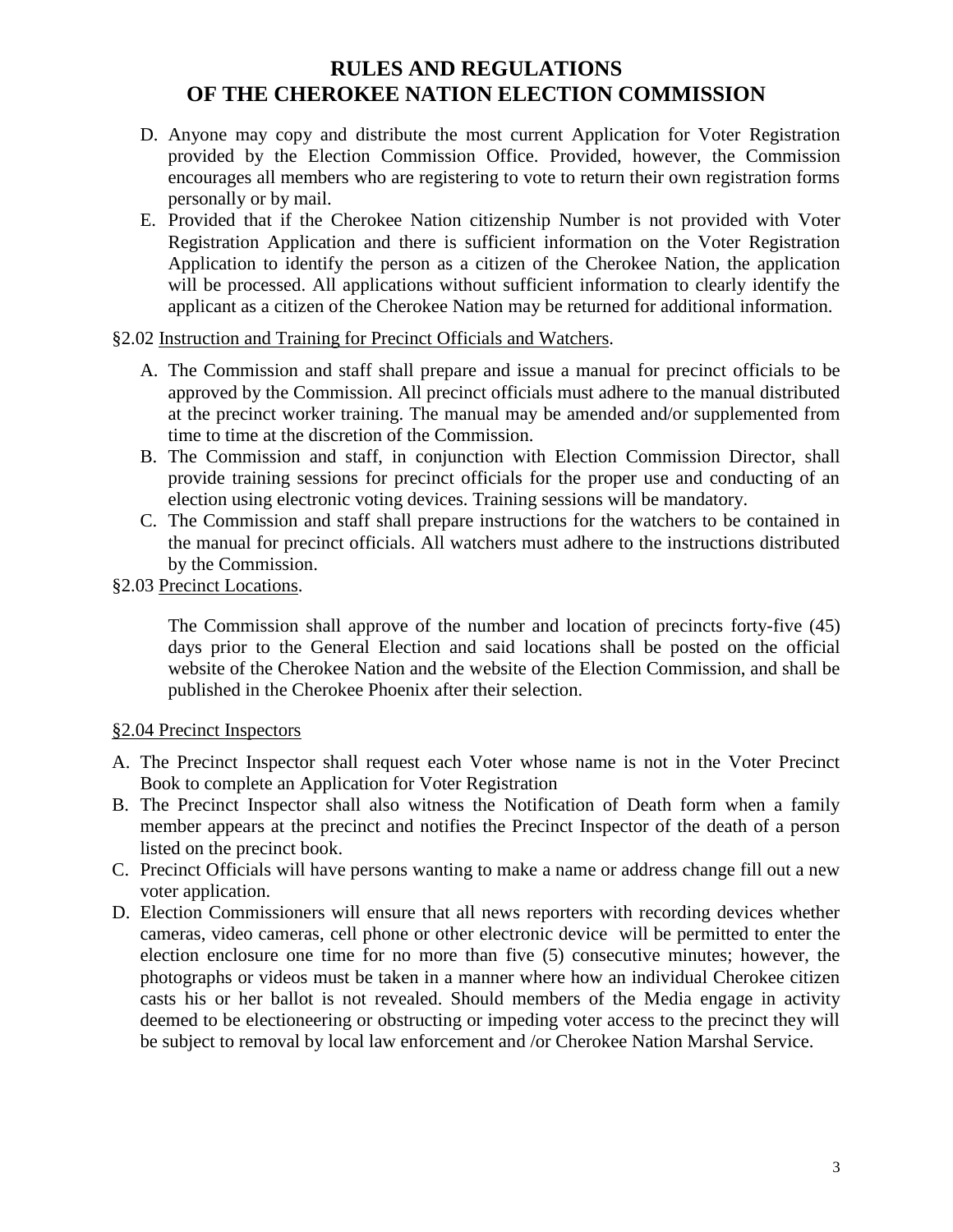#### §2.05 Electioneering.

All candidates running for office shall be free to campaign for office by any lawful means, subject only to the following:

- A. "No person shall be allowed to electioneer inside any precinct or within three hundred (300) feet outside of the entrance to any precinct while an election is in authorized progress, nor shall any person or persons, except Precinct Officials Election Commissioners and staff, Election Machine Technicians accompanied by Precinct Officials, and other persons authorized by law, be allowed to approach the ballot box while an election is in progress. Prohibited activities within the prescribed area by a candidate or other persons on election day which might reasonably be construed as electioneering shall include the following: wearing any article of clothing with any candidate's name or office on it or holding any article with any candidate's name or office on it: or distribution or display of any written materials, campaign literature or campaign items of any kind or nature within the prescribed area, other than that provided by the Election Commission. Persons engaging in electioneering shall be subject to removal by the Cherokee Nation Marshall Service at the request of the Election Commission Director or a Commissioner. The Election Commission shall promulgate regulations governing electioneering."
- B. No person shall be allowed to electioneer within three hundred (300) feet of the Election Services office at any time.

#### §2.06 Official forms

The official forms adopted by the Commission to implement the election process are as follows:

- 1. Application for Voter Registration
- 2. Notification of Registration and Precinct Location
- 3. Request for Absentee Ballot
- 4. Second Set for Absentee Ballot
- 5. Precinct Workers' Agreement
- 6. Watchers Instruction and Agreement Form
- 7. Voter's Assistance Form
- 8. Certificate of Vote Form
- 9. Declaration/Affidavit for Absentee Voters
- 10. Declaration of Candidacy
- 11. Request for Voter List
- 12. Authorization for Release of Information
- 13. Eligibility of Candidate
- 13. Financial Disclosure Forms
- 14. Death Notice Form
- 15. Candidate Withdrawal Form
- 16. Recount Form
- 17. The Challenge Ballot Roster
- 18. Early Walk-in Signature Page by Precinct
- 19. Request for Emergency Incapacitated Absentee Ballot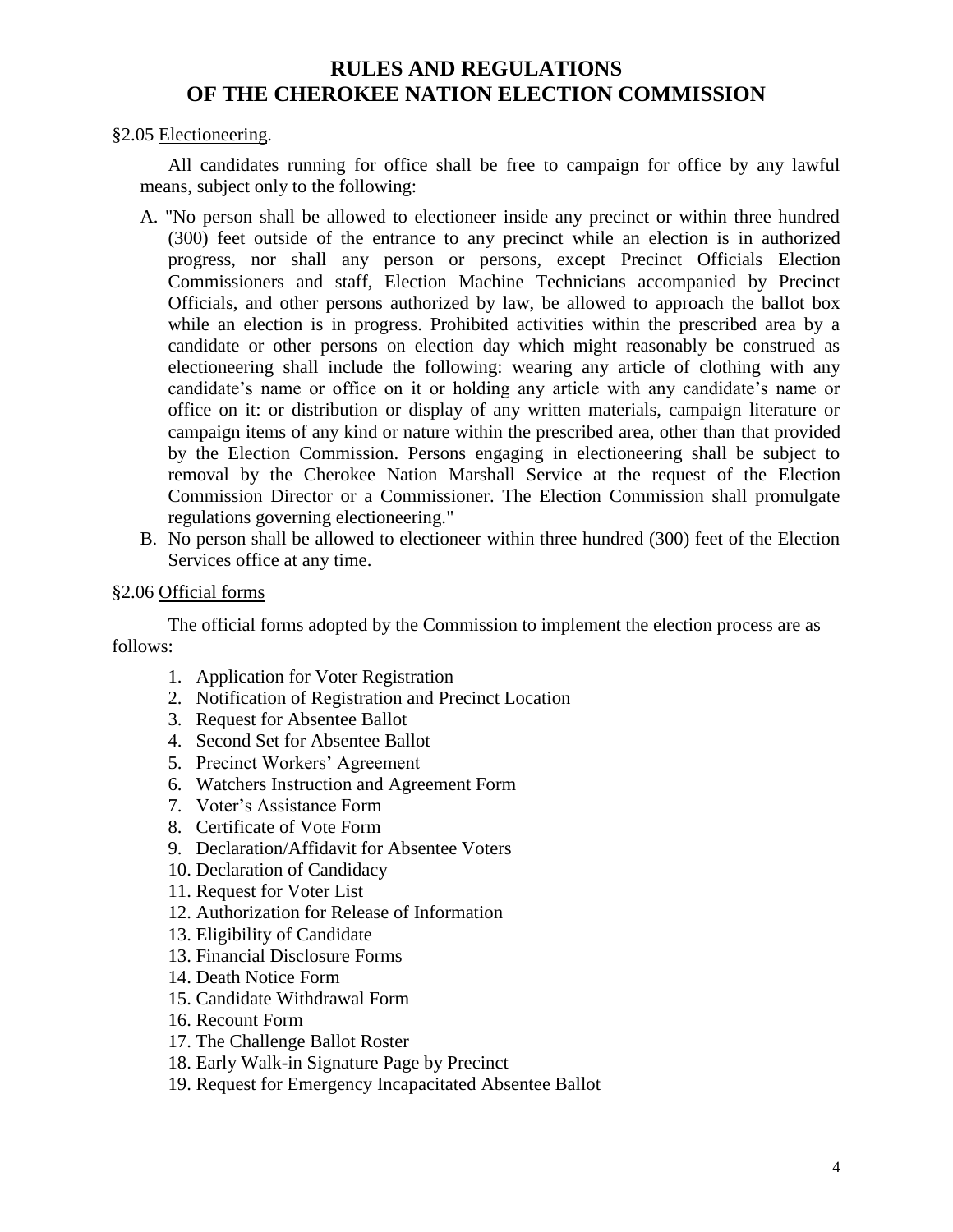The foregoing forms are available for viewing at the Election Commission Office and are to be used exclusively for their stated purposes. The forms may be amended and/or supplemented from time to time at the discretion of the Election Commission.

For purpose of all documentation, nepotism is a person related within the third degree by either consanguinity or affinity to a candidate for office. "Consanguinity" means "blood" relative. "Affinity" means relative "by marriage." "Third degree" includes spouse, parents, children, brothers, sisters, grandparents, grandchildren, aunts, uncles, nieces, nephews, great Grandparents, and great grandchildren.

#### §2.07 Record Management.

For the purpose of these Rules and Regulations, disposition means the manipulation of records and includes: the usual and customary handling and disclosure of office records as defined by Cherokee Nation Election Commission policies and procedures and federal regulations, the storage and maintenance of records relating to specific elections, and destruction of election materials with no further value to the Cherokee Nation Election Commission.

- 1.) Office records shall include time cards, time sheets, requisitions and other materials necessary to carry out routine office procedures and are to be dealt with in the usual and customary manner as defined by the Election Commission policies and procedures, and federal regulations.
- 2.) Specific election records relating to a primary, runoff or special election shall include original Certificate of Vote forms with election results, minutes of the Commission, a listing of voters and disclosure reports. They shall be stored and maintained in the office as permanent record.
- 3.) Voted ballots including spoiled, mutilated and challenged ballots as well as precinct signature books and absentee ballot requests shall be retained for a period of two years following the date of the election in which they were cast and then may be destroyed. These items may be transferred to files for storage during the two year interim after the period of challenges has passed.
- 4.) Unused ballots, forms and duplicate copies of records as well as unusable or damaged election ballot boxes, supplies or materials may be destroyed thirty days following an election. However, staff shall keep one copy of each ballot style and form used for each election. This copy may be kept electronically.
- 5.) Voter registration records of deceased or relinquished citizens who are removed from the voter's list based on information provided by Tribal Registration may be destroyed 2 years after the date of death or relinquishment.

#### §2.08 Qualifications of candidates for elective office.

- A. All persons who desire to run for an elective office of Cherokee Nation must meet all of the qualification requirements of §§31, 32, 33 and 34 of the Election Law, as well as applicable provisions of the Constitution of the Cherokee Nation.
- B. To meet the requirements of § 31 B1 any person who has been an employee of Cherokee Nation must have resigned or otherwise terminated his or her employment with Cherokee Nation prior to the date he or she actually files the Declaration of Candidacy form with the Commission.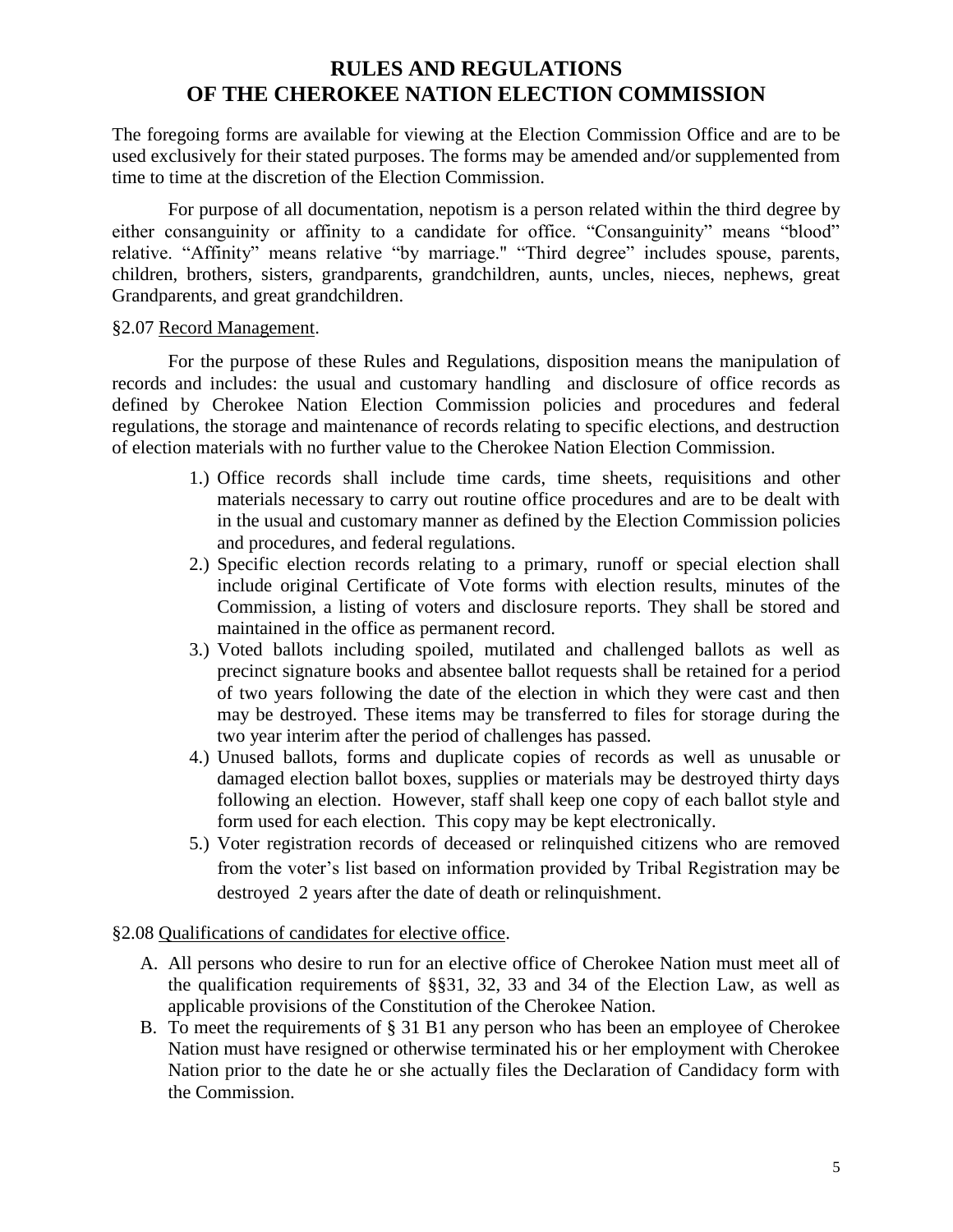- C. The Commission shall strictly enforce the residency requirement of §32 B, §33 B and §34 of the Election Law. Any evidence submitted by the candidate pursuant to §34 B must be sufficient to establish residency as that term is defined in §34 A. The Commission may consider all relevant facts and circumstances in determining whether a candidate has established a bona fide residence within the meaning of §34 A. An initial determination of residency by the Commission based on the evidence furnished by the candidate shall not itself bar subsequent disqualification proceeding pursuant to §2.08 of these Regulations based on evidence that the candidate does not meet residency requirements.
- D. All persons who desire to run for an elective office of Cherokee Nation must have paid in full, any charges due to the Election Commission prior to filing.

#### §2.09 Disqualification Proceedings: Lack of Eligibility.

- A. Any tribal member registered to vote may challenge the eligibility of any candidate by delivering a written protest no later than five working days after the last day for filing under §§11 C-10, 31, 32, 33, 36 B, 36 C and 37 of the Election Law. The protest shall set forth the grounds of the contest in reasonable detail. In all cases, the protest shall be conclusively barred if it is not filed within the 5 working day period.
- B. The Commission shall investigate the protest to determine whether it has any merit. If the Commission determines in its discretion that the evidence supporting the charge merits institution of disqualification proceedings, the Commission shall give the candidate written notice of a hearing to be held not less than five (5) days from the date of service of same on the candidate by personal delivery or certified mail. The notice shall specify the charges in reasonable detail. Service of the notice by certified mail shall be complete upon signing or refusing to sign the receipt for the notice.
- C. At the hearing, the charges shall be brought in the name of Cherokee Nation by and through the Cherokee Nation Election Commission. The burden of proof shall be on the Nation to prove the charge by a preponderance of the evidence.
- D. The candidate need not but may respond to the charges in writing. The candidate may appear pro se or through counsel. The formal rules of evidence shall not apply unless the Commission in its discretion rules otherwise. If the candidate is duly served with notice in accordance with these Regulations but fails to appear at the hearing, the Commission shall hear the evidence and render its decision accordingly.
- E. At the close of the hearing, the Commission may render its decision or consider the evidence in one or more executive sessions, in which event it will render its decision as soon as practicable. The Commission's decision shall be in writing and shall be sent to the candidate and/or all attorneys appearing in the case via personal delivery or first class mail. The decision shall clearly and succinctly state the findings and conclusions of the Commission. The decision may be appealed in accordance with §37 B of the Election Law.

#### §2.10 Disqualification Proceedings: Interference with Commission.

A. Any candidate who directly or indirectly interferes or attempts to interfere with the Election Commission offices and staff in the performance of their duties, or otherwise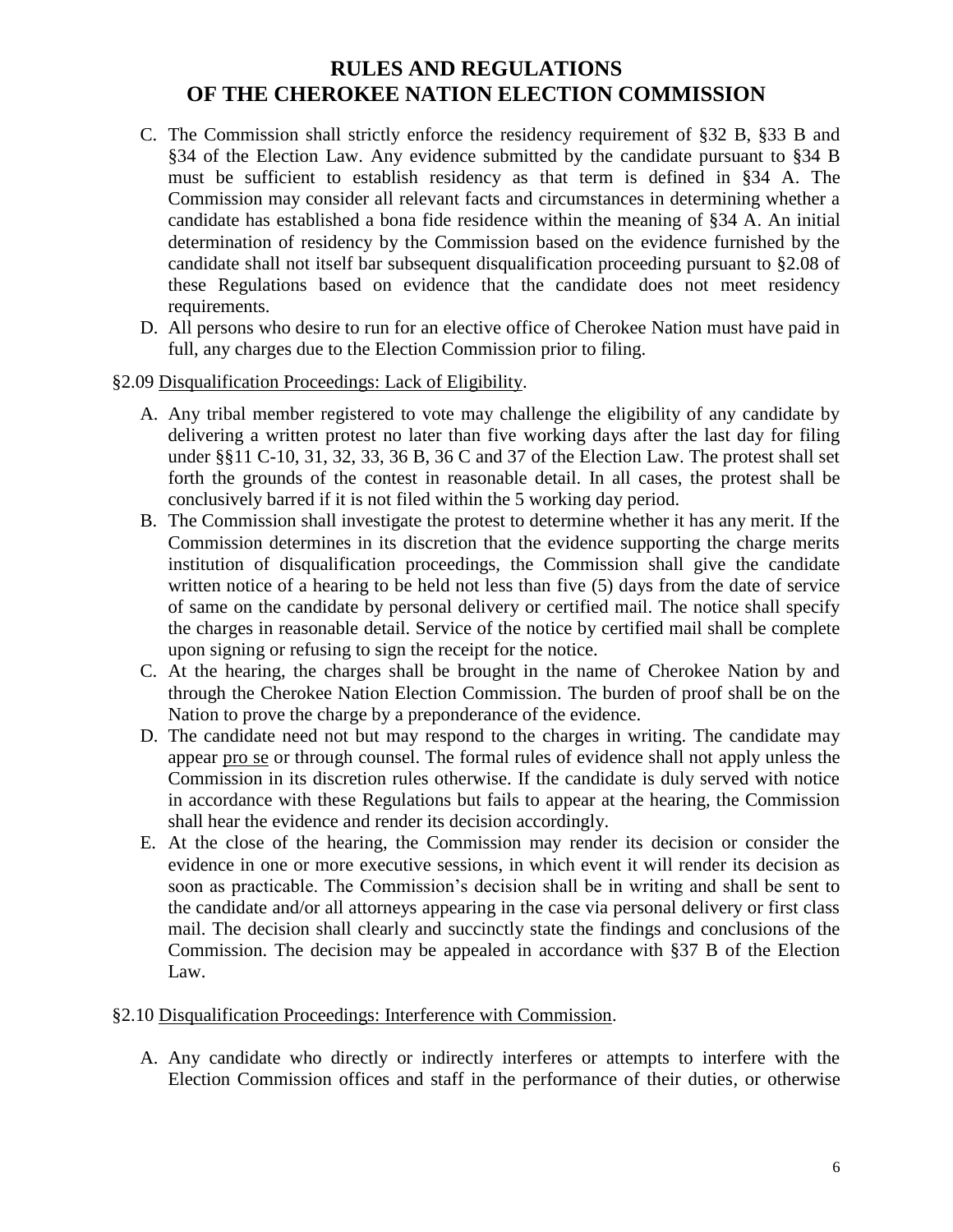violated §38 of the Election Law, shall be subject to disqualification proceedings before the Commission.

- B. The Commission shall investigate charges of a violation of §38 to determine whether the charges have merit. If the Commission determines in its discretion that the evidence supporting the charge merits institution of disqualification proceedings, the Commission shall give the candidate written notice of a hearing to be held not less than five (5) days from the date of service of same on the candidate by personal delivery or certified mail. The notice shall specify the charges in reasonable detail. Service of the notice by certified mail shall be complete upon signing or refusing to sign the receipt for the notice.
- C. At the hearing, the charges shall be brought in the name of the Cherokee Nation by and through the Cherokee Nation Election Commission. The burden of proof shall be on the Nation to prove the charge by a preponderance of the evidence.
- D. The candidate need not, but may respond to the charges in writing. The candidate may appear pro se or through counsel. The formal rules of evidence shall not apply unless the Commission in its discretion rules otherwise. If the candidate is duly served with notice in accordance with these Regulations but fails to appear at the hearing, the Commission will hear the evidence and enter a judgment accordingly.
- E. At the close of the hearing, the Commission may render its decision or consider the evidence in one or more executive sessions. The Commission's decision shall be in writing and shall be sent to the candidate and all attorneys appearing in the case via personal delivery or first class mail. The decision shall clearly and succinctly state the findings and conclusions of the Commission. The decision may be appealed in accordance with §37 B of the Election Law.

#### §2.11 Disqualification Proceedings: Failure to file financial disclosure report.

- A. Any candidate who fails to meet the deadline for any two monthly reports or so otherwise violates §46 B of the Election Law, shall be subject to disqualification proceedings before the Commission. In addition, any Candidate who fails to file a report by the deadline shall be assessed a fine in the amount of one hundred (\$100.00) dollars.
- B. The commission shall investigate charges of a violation of §46 B to determine whether the charges have merit. If the Commission determines in its discretion that the evidence supporting the charge merits institution of disqualification proceedings, the Commission shall give the candidate written notice of a hearing to be held not less than five (5) days from the date of service of same on the candidate by personal delivery or certified mail. The notice shall specify the charges in reasonable detail. Service of the notice by certified mail shall be complete upon signing or refusing to sign the receipt for the notice.
- C. At the hearing, the charges shall be brought in the name of the Cherokee Nation by and through the Cherokee Nation Election Commission. The burden of proof shall be on the Nation to prove the charge by a preponderance of the evidence.
- D. The candidate need not, but may respond to the charges in writing. The candidate may appear pro se or through counsel. The formal rules of evidence shall not apply unless the Commission in its discretion rules otherwise. If the candidate is duly served with notice in accordance with these Regulations but fails to appear at the hearing, the Commission will hear the evidence and enter a judgment accordingly.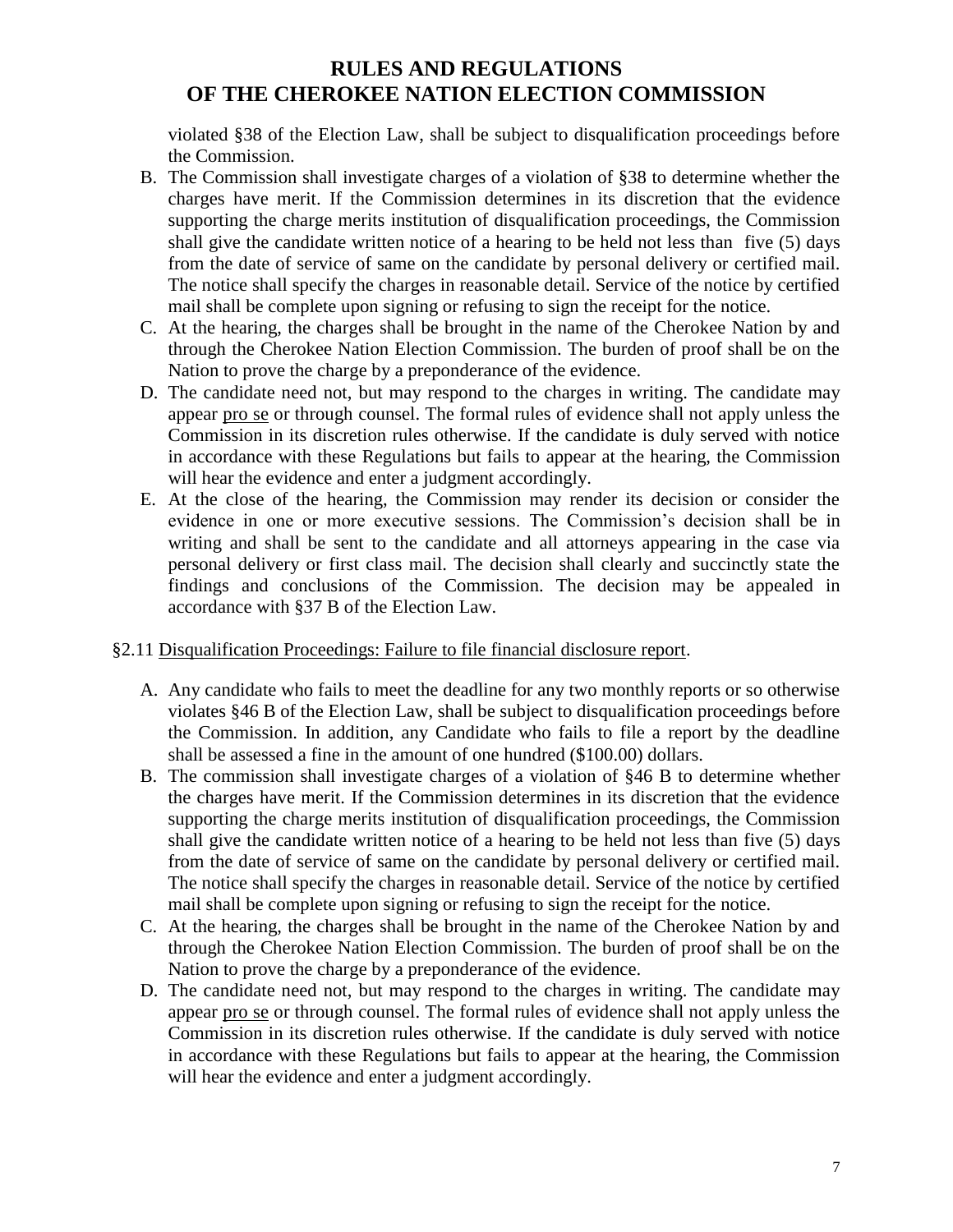E. At the close of the hearing, the Commission may render its decision or consider the evidence in one or more executive sessions. The Commission's decision shall be in writing and shall be sent to the candidate and all attorneys appearing in the case via personal delivery or first class mail. The decision shall clearly and succinctly state the findings and conclusions of the Commission. The decision may be appealed in accordance with §46 B of the Election Law.

#### §2.12 Disqualification Proceedings: Failure to disclose information on a financial disclosure report.

Any petition that alleges failure to disclose information on a financial disclosure report pursuant to §47 of the Election Law and which has been filed with the Election Commission shall be forwarded forthwith to the Cherokee Nation Supreme Court for determination.

#### §2.13 Proceedings on petitions alleging fraud.

Any petition that alleges fraud pursuant to §§101 C and 101 D of the Election Law shall be filed with the Cherokee Nation Supreme Court for determination no later than the second Monday following the election date which is the subject of the appeal.

Chapter 3: Election Day Guidelines

#### §2.14 General Guidelines for Election Day

Precinct officials should remember that their primary function is to serve the Voter. They are present to assist eligible Voters to vote and to ensure that all properly marked ballots are processed. Precinct officials should wear identification badges in plain view at all times.

The Inspector should periodically inspect voting booths during the day to make sure no ballots or campaign literature have been left inside. Should it appear that there is a shortage of any supplies to accommodate all Voters of the precinct, the Inspector should notify the Election Commission immediately.

Once they have arrived at the precinct, no Precinct Official or Watcher may leave and be permitted to return. The only exception to this is for the Inspector, who may leave to call the Election Commission, if there is no phone available in the polling place.

#### § 2.15 Watchers

Watchers for each location will be drawn at the special meeting following the submission of the Watcher list to the Election Commission after the close of the filing period. Alternates may be substituted until 5pm on the Wednesday prior to Election Day, taken from the list of Alternates submitted during filing period. For good cause shown, the Commission may allow alternate watchers and or watcher precinct changes prior to Election Day.

On Election Day, the Inspector will be given the names of designated Watchers for their precinct. When Watchers report to the polls, they must identify themselves and the candidate they represent. The Inspector will mark the Watcher's name off the list. The Watcher will be given an identification badge, which must be worn in plain view.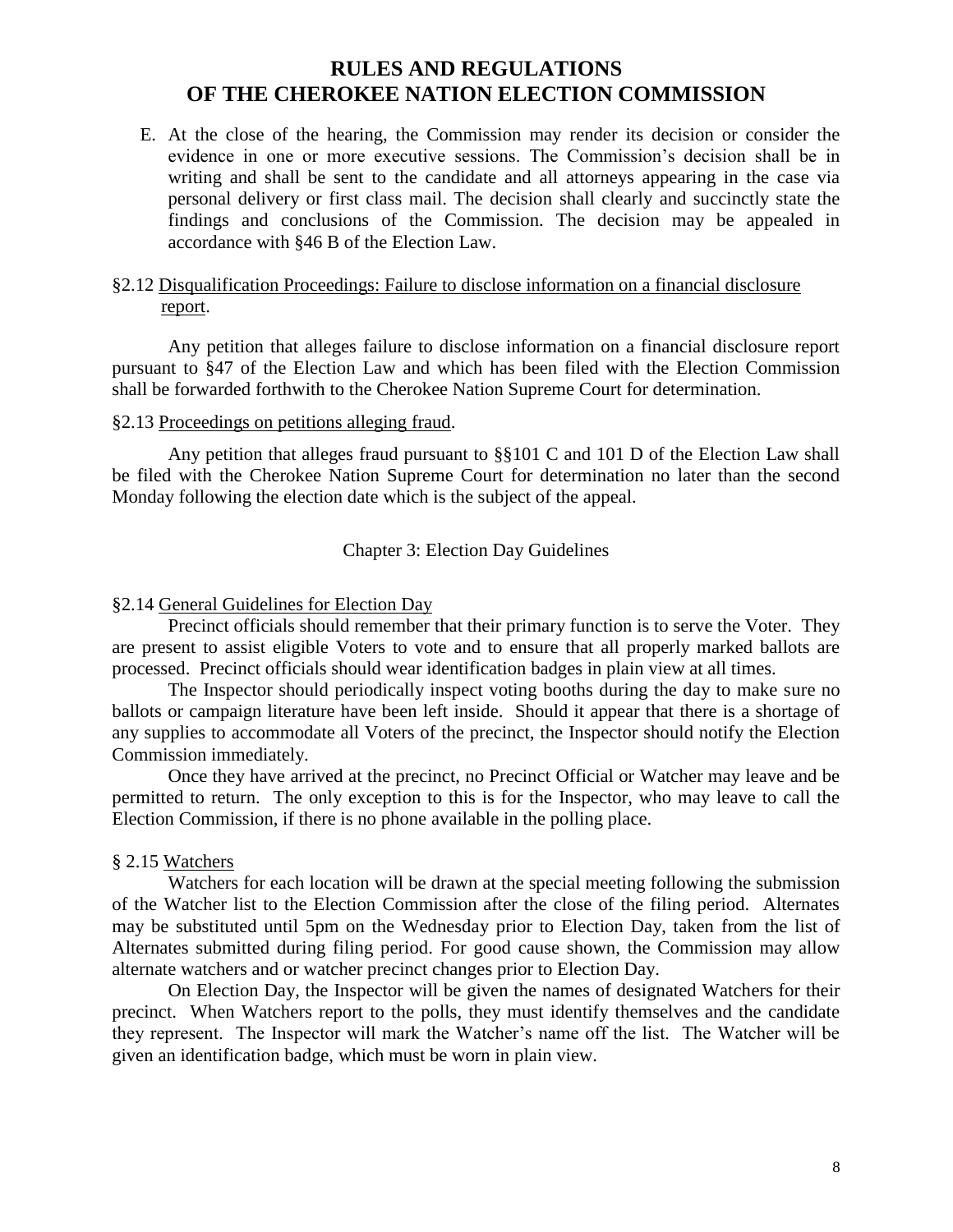The Inspector shall have the Watcher subscribe to the following oath:

"Do you solemnly swear or affirm that you will abide by all laws and rules prescribed for Watchers, that you will limit yourself to observing the official count, that you will make any objection, in writing, to the way a ballot is counted and that you will be confined to the area in which voting is taking place?"

A Watcher is an observer only and must not participate in any manner with the election process. Watchers may observe the ballot box or counting device and all printouts from the counting device before the precincts are opened, during voting and after the precincts are closed. Watchers may also notify the Inspector in writing if they notice any kind of irregularity at the precinct. If this happens, the Inspector should either correct the irregularity or contact the Election Commission for assistance.

Watchers are not permitted to talk with other Watchers, at the same precinct or Voters, Precinct Officials, candidates or others present in the precinct. Watchers must remain quiet and orderly and must not distract Voters or disrupt the polling place.

Watchers are not allowed to bring in a cell phone or any other mobile device, and may not make or receive phone calls at the precinct. Watchers are not allowed to bring in recording devices.

Watchers may not leave the building once the polls have opened. If a Watcher leaves the building for any reason, they will not be allowed to return unless authorized by the Election Commission. Watchers may remain at the precinct until all work has been finished and the Inspector is ready to return the materials to the Election Commission.

Watchers may not wear any electioneering apparel or carry any campaign material.

Watchers may not display any campaign information on their car if it is parked within 300 feet of the precinct.

Any Watcher who does not comply with these rules will be dismissed by the Election Commission.

#### § 2.16 Conducting the Election

- A. Voters should be processed in the order that they present themselves, first come, and first served. At no time should there be more than one Voter in each voting booth. Should a line of Voters develop outside the precinct, the line should be kept orderly by the Sergeant at Arms.
- B. The Voter should announce their name and address to the Judge. The Judge shall confirm the Voter's identity through personal knowledge, or photo ID or by viewing some current form of government issued ID card or the voter's ID card issued by the Cherokee Nation Election Commission or other methods of identification. The Judge shall then ask the voter to sign their name in the Precinct Voters Signature Book. The Clerk shall issue the ballot and show the Voter the ballot marking instructions.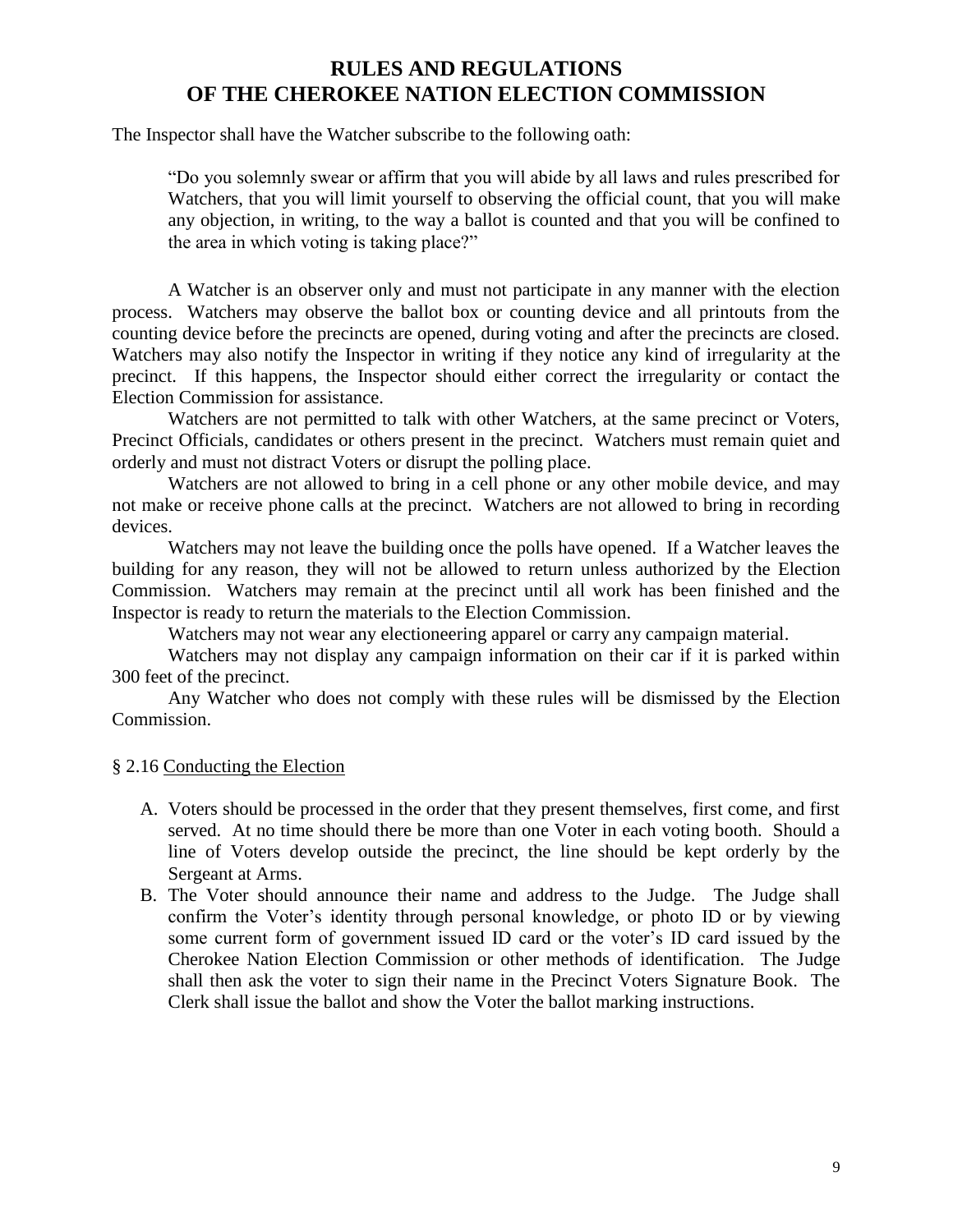- C. When the Voter has been issued a ballot, the Inspector should direct them to a vacant voting booth. The Inspector should remind the Voter:
	- 1. Ballots are marked following the directions inside the voting booth.
	- 2. Use the marking device issued by the Precinct Official.
	- 3. Insert the ballot into the ballot tabulator.
	- 4. Leave the precinct immediately after voting
- D. If a Voter's name is not listed in the Precinct Signature Book, the Judge should consult the Master List of Voters and direct the Voter to the correct precinct, or advise Voter that his/her district is not conducting an election, if that is the case. If the Voter's name is not found in the Master List of Voters and the Voter insists that they are registered, the Voter may cast a Challenged Ballot.
- E. The following procedures should be used in the event of a Challenged Ballot. If the Precinct Voters Signature Book does not contain a Voter's name, or if a Precinct Official should challenge the Voter's eligibility for other reasons, that Voter will be allowed to vote only if they sign the Challenge Ballot Roster and complete all required information on the Challenged Ballot Envelope and have not already cast a regular or absentee ballot.

Once the Voter has completed the statement on the front of the Challenge Ballot Affidavit Envelope, they are issued a ballot and a "Challenged Ballot Secrecy Envelope" and directed to a voting booth to cast their ballot. The Inspector must insure that the Voter casting the ballot places the completed ballot in the Secrecy Envelope and not into the tabulator. After the ballot has been sealed in the Secrecy Envelope by the Voter, the Inspector will place this item in the Challenged Ballot Bag.

Challenged Ballots shall not be counted at the time they are cast, but shall be maintained in the Challenged Ballot Bag. The Challenged Ballot Bag shall be returned to the Election Commission in the Election Supply Tub.

At the end of the day, the Clerk shall count the number of signatures on the Challenge Ballot Roster. The Clerk shall fill in this information on the appropriate line on the Certificate of Vote

F. If a Voter is unable to mark their ballot, the Inspector shall have the Voter affirm the following:

> "Do you solemnly swear or affirm that you are unable to mark your ballot for voting because of a disability?"

The Judge will print the Voter's name on the appropriate line in the Precinct Voters Signature Book if they are unable to sign. The Clerk and Inspector will initial next to the Voter's name in the Precinct Voters Signature Book.

Once the Voter has been sworn, they are permitted to receive assistance from any person of their choice to mark their ballot, provided that person is at least eighteen years of age.

The Inspector or Clerk shall recite the following oath to the person who provides assistance:

"Do you solemnly swear or affirm that you will mark the Voter's ballot in accordance with his/her wishes?"

Assistance may be given in the voting booth and at the ballot tabulator. Assistance shall be witnessed by the Inspector, but in a manner that the Inspector cannot see or hear how the ballot is being marked.

The Voter may also choose a Precinct Official to provide assistance. If the Voter chooses a Precinct Official to provide assistance, the Oath above is not required. All persons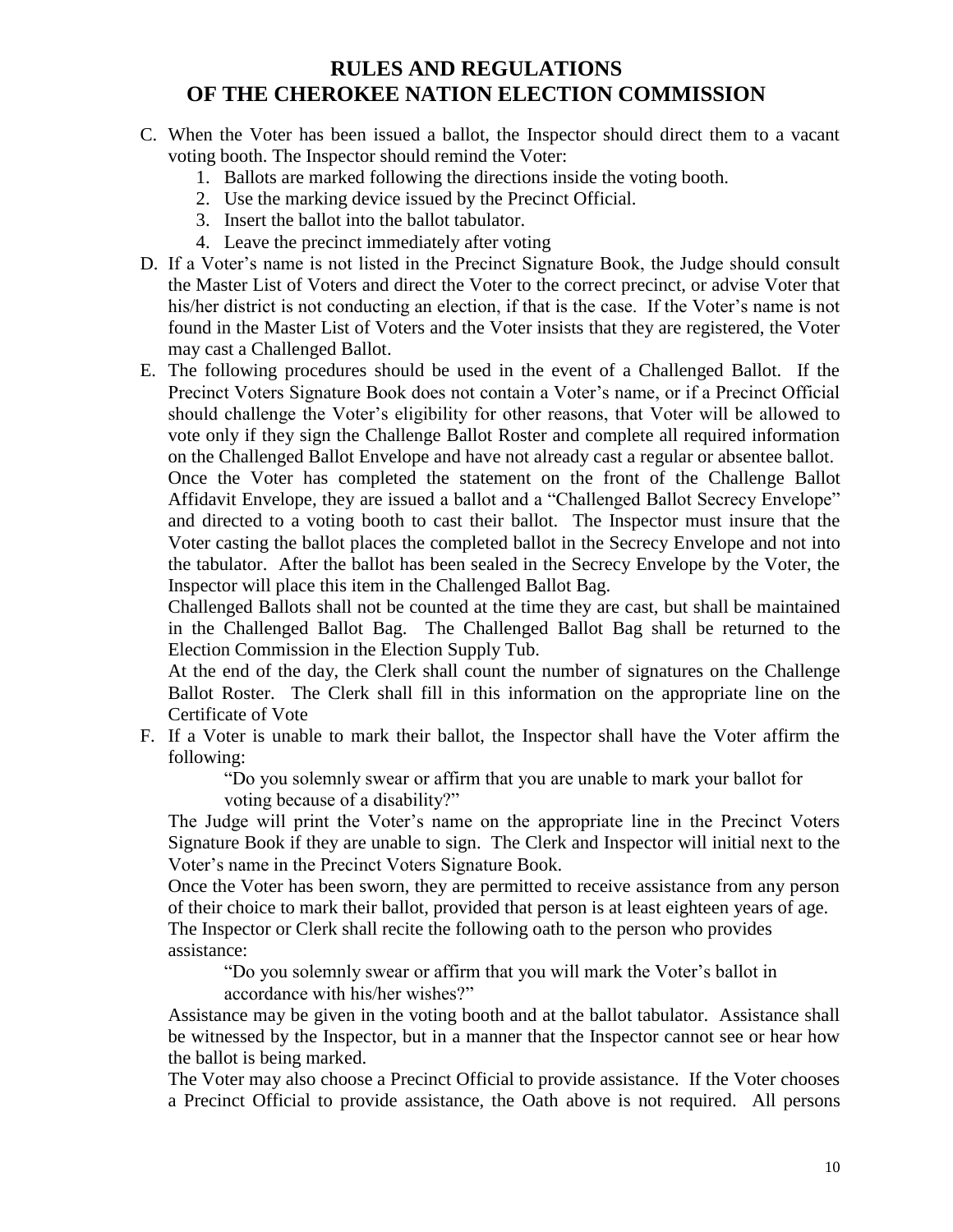except the Voter and their assistant should be kept at a distance until the ballot has been placed in the tabulator.

The Inspector should record assistance on the Voter Assistance Form.

- G. If a Voter is unable to enter the building, the Sergeant at Arms should move to the head of the line of waiting Voters and all voting in the precinct shall cease. Any Voter who has signed the Precinct Voters Signature Book will be allowed to complete the voting process and exit the precinct before voting is halted. At that time, the Inspector and one other Precinct Official shall take the following items out to the Voter:
	- 1. Precinct Voters Signature Book
	- 2. Ink pen for Signature Book and Ballot Marking Pen
	- 3. Book of Ballots
	- 4. Voter Assistance Form
	- 5. Secrecy Folder
	- 6. Challenged Ballot Bag

The Inspector must administer the following oath to the Voter:

"Do you solemnly swear or affirm that you are unable to enter the precinct because of (name of appropriate disability)?"

The Voter must sign their name or make their mark in the Precinct Voters Signature Book. If the Voter makes their mark, the Inspector and the other Precinct Official must initial next to the Voter's mark in the Precinct Voters Signature Book.

Once the Voter has been administered the oath, they are permitted to receive assistance from any person of their choice, provided that person is at least eighteen (18) years of age. The Inspector or Clerk must recite the following oath to the person who provides assistance:

"Do you solemnly swear or affirm that you will mark the Voter's ballot in

accordance with his/her wishes?"

Assistance may be given in a vehicle. Assistance must be witnessed by the Inspector, but in a way that the Inspector cannot see or hear how the ballot is being marked. The Voter may also choose a Precinct Official to provide such assistance. If the Voter chooses a Precinct Official to provide assistance, the Oath above is not required. All persons except the Voter and the Voter's assistant should be kept at a distance until the Voter has finished marking their ballot.

The Inspector should record assistance on the Voter Assistance Form.

The Inspector will immediately place the ballot into the ballot tabulator after returning to the precinct. All items shall be returned to their proper place and voting shall resume.

H. A Spoiled Ballot is one that has been improperly marked or defaced by the Voter. A Mutilated Ballot is one that is torn or damaged by the Precinct Official, Voter, or ballot tabulator. If a Voter has improperly marked their ballot, or if the ballot is damaged, it should be returned to the Clerk.

> 1. The Clerk shall instruct the Voter to tear the ballot into several pieces. The Voter should give the torn ballot to the Clerk, who will place the ballot into the envelope labeled "Spoiled/Mutilated Ballots." The Clerk will do this without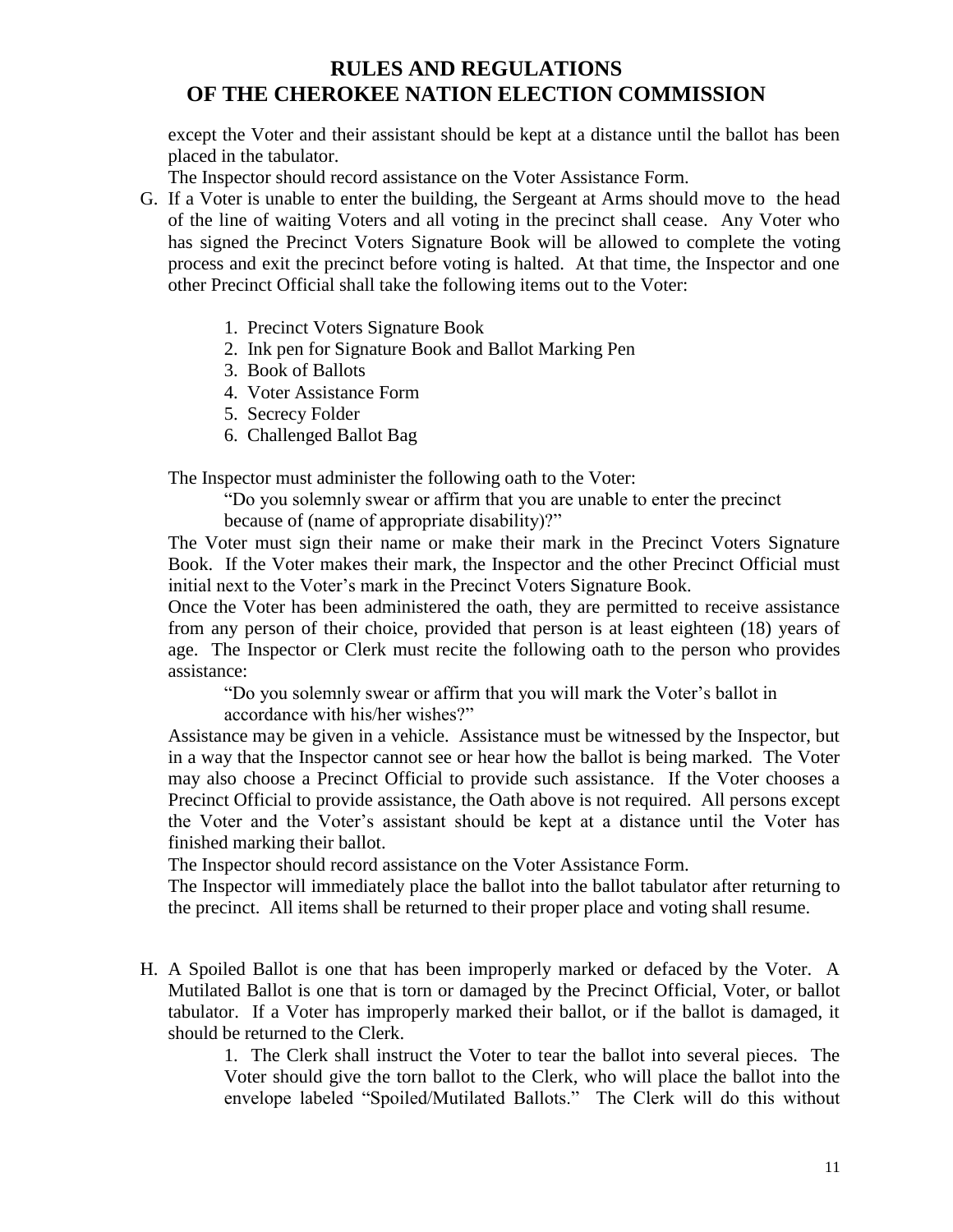looking at the ballot. The Voter must sign the Spoiled/Mutilated Ballot Affidavit on one of the appropriate lines of the Spoiled Ballot Envelope.

2. After the Voter has signed the Affidavit, the Clerk will issue the replacement ballot.

3. After the Voter has marked their replacement ballot, it should be inserted into the ballot tabulator.

4. At the end of the day, the Clerk will count the signatures on the front of the Spoiled/Mutilated Ballot Envelope. The Clerk will enter this number on the Certificate of Vote.